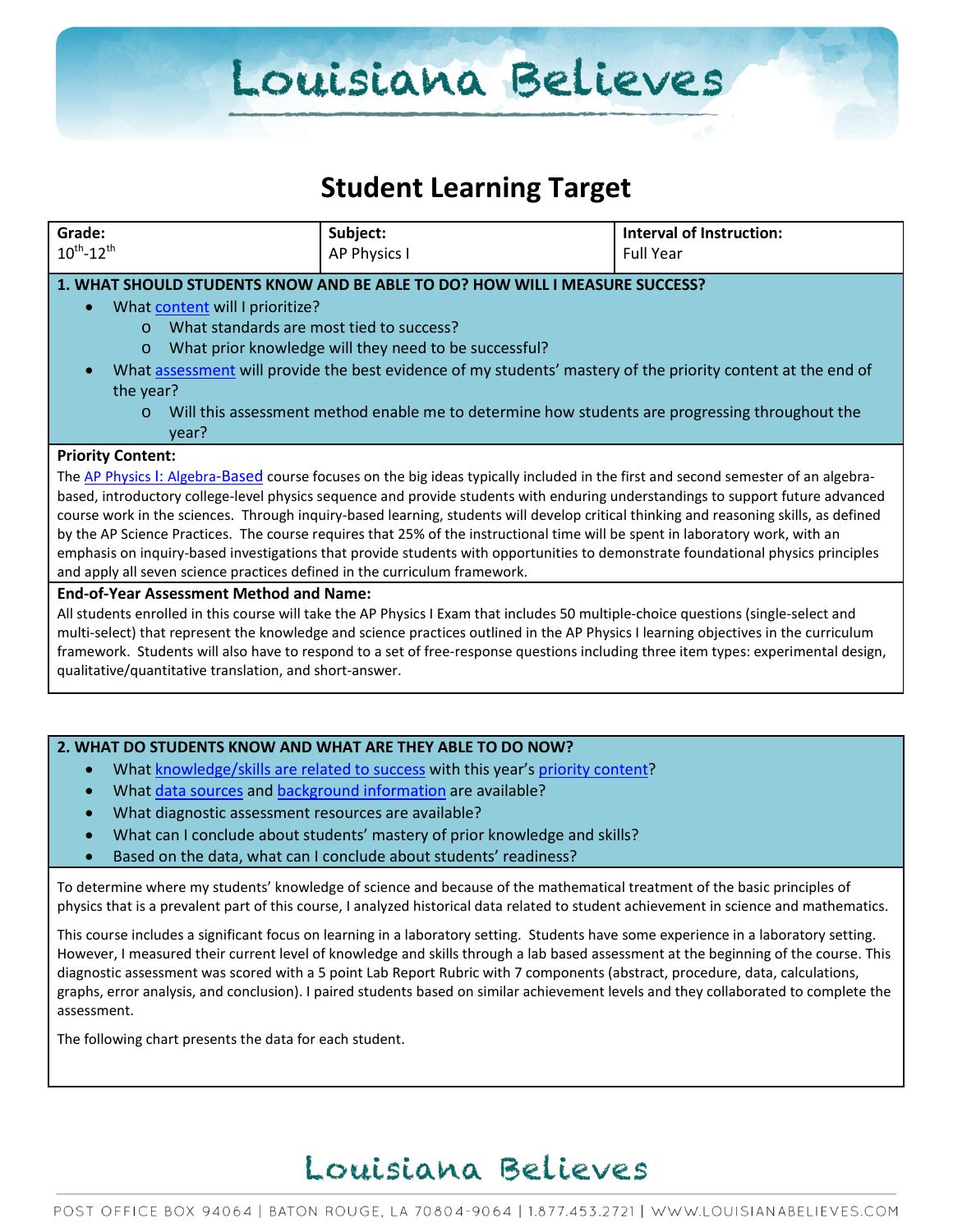#### **2. WHAT DO STUDENTS KNOW AND WHAT ARE THEY ABLE TO DO NOW?**

- Wha[t knowledge/skills are related to success](http://www.louisianabelieves.com/academics/2014-2015-curricular-package) with this year's [priority content?](http://www.louisianabelieves.com/resources/classroom-support-toolbox/teacher-support-toolbox/standards)
- Wha[t data sources](http://www.louisianabelieves.com/resources/classroom-support-toolbox/teacher-support-toolbox/student-achievement-results) and [background information](http://www.louisianabelieves.com/resources/library/data-center) are available?
- What diagnostic assessment resources are available?
- What can I conclude about students' mastery of prior knowledge and skills?
- Based on the data, what can I conclude about students' readiness?

| <b>Student</b>          | <b>ACT Math</b> | <b>Geometry</b><br>Grade | <b>Algebra II</b><br>Grade | <b>ACT</b><br><b>Science</b> | <b>Chemistry</b> | <b>Lab Report Diagnostic Score</b><br>(Average Score; components w/<br>score below 3) |
|-------------------------|-----------------|--------------------------|----------------------------|------------------------------|------------------|---------------------------------------------------------------------------------------|
| $\mathbf{1}$            | 20              | $\mathsf B$              | Currently<br>enrolled      | 25                           | $\overline{A}$   | 2.43; 4 of 7                                                                          |
| $\mathbf{2}$            | 26              | $\mathsf{A}$             | $\sf B$                    | 32                           | $\overline{A}$   | 3.57; 0 of 7                                                                          |
| $\mathbf{3}$            | 27              | $\mathsf{A}$             | $\mathsf{A}$               | 23                           | $\sf B$          | 2.86; 3 of 7                                                                          |
| $\overline{\mathbf{4}}$ | 31              | $\mathsf{A}$             | $\overline{A}$             | 22                           | $\sf B$          | 2.86; 3 of 7                                                                          |
| 5                       | 24              | $\mathsf{A}$             | $\sf B$                    | 21                           | $\sf B$          | 2.43; 4 of 7                                                                          |
| $\bf 6$                 | 22              | $\sf B$                  | Currently<br>enrolled      | 30                           | $\mathsf{A}$     | 3.0; 3 of 7                                                                           |
| $\overline{7}$          | 23              | B                        | $\overline{A}$             | 22                           | B                | 2.43; 4 of 7                                                                          |
| 8                       | 29              | $\mathsf{A}$             | $\overline{A}$             | 20                           | $\mathsf{C}$     | 2.43; 4 of 7                                                                          |
| 9                       | 21              | $\mathsf C$              | Currently<br>enrolled      | 26                           | $\mathsf{A}$     | 2.43; 4 of 7                                                                          |
| 10                      | 25              | $\mathsf{A}$             | $\mathsf{A}$               | 32                           | $\mathsf{A}$     | 3.57; 0 of 7                                                                          |
| 11                      | 26              | $\mathsf{A}$             | $\mathsf B$                | 28                           | $\sf B$          | 3.0; 3 of 7                                                                           |
| 12                      | 30              | B                        | $\mathsf{A}$               | 22                           | $\mathsf{A}$     | 2.86; 3 of 7                                                                          |
| 13                      | 25              | $\overline{A}$           | Currently<br>enrolled      | 21                           | $\mathsf{A}$     | 2.43; 4 of 7                                                                          |
| 14                      | 32              | $\overline{A}$           | $\overline{A}$             | 24                           | $\sf B$          | 2.86; 3 of 7                                                                          |

This is the first year for AP Physics 1 and 2 to be taught as these courses will replace AP Physics B. Over the past 4 years, 25% of my students have scored a 3 or higher on the AP Physics B Exam. This is approximately 13% over the average for students in Louisiana for the 2013 school year.

### Louisiana Believes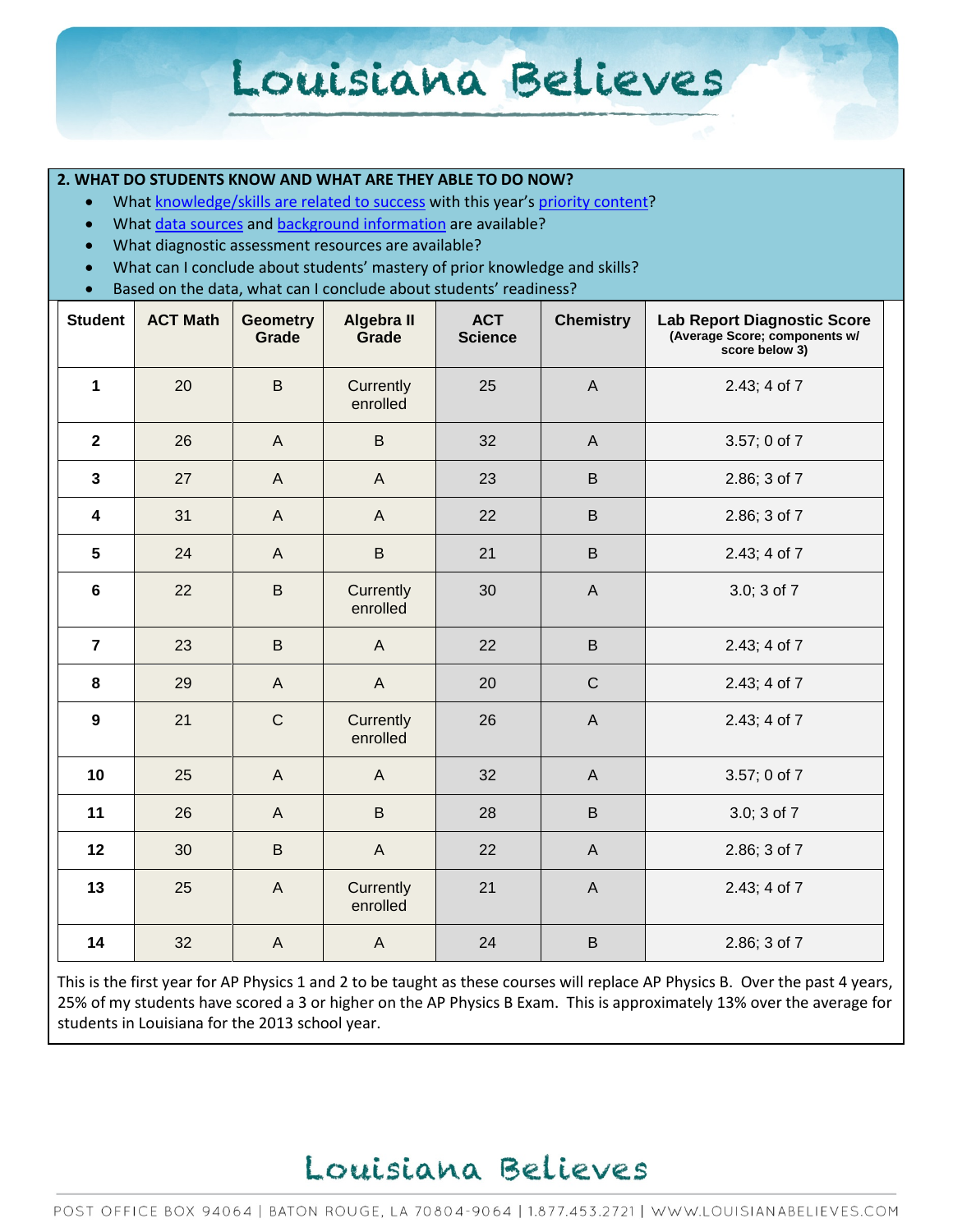#### **3. IS THERE A GROUP OF STUDENTS ON WHICH I SHOULD FOCUS THIS LEARNING TARGET?**

- Have I set learning targets for all of my students?
- Which subgroups in my school population need additional support to achieve success?
- Which students will need additional support to achieve success?

**Total Population:** All 14 students will be the focus of this learning target.

**Identified Subgroup:** There are 6 students who scored below a 3 on 4 of the 7 components of the laboratory diagnostic assessment. These students will need additional help with this area of the course. If 3 of these students score a 3 or higher on the College Board administered AP Exam, I will consider this as exceptional attainment on my SLT.

My second SLT will focus on student success on an EOY Laboratory assessment.

#### **STUDENT LEARNING TARGET:**

What level of performance on the end-of-year assessment from Step 1 do I expect the identified student population to achieve?

6 out 14 of my AP Physics I students will score a 3 or higher on the College Board Exam for this course.

#### **SCORING PLAN:**

- How will you measure your students' success?
- Based on students' baseline data, what is the minimum level of performance I expect from the identified students?
- Based on students' baseline data, how many students can reasonably be expected to meet or exceed the expected level of performance?

| <b>Insufficient Attainment of Target</b> | Partial Attainment of Target     | <b>Full Attainment of Target</b> | <b>Exceptional Attainment of Target</b> |
|------------------------------------------|----------------------------------|----------------------------------|-----------------------------------------|
| (1 point):                               | (2 points):                      | $(3$ points):                    | $(4$ points):                           |
| The teacher has demonstrated an          | The teacher has demonstrated     | The teacher has demonstrated a   | The teacher has demonstrated an         |
| insufficient impact on student           | some impact on student learning, | considerable impact on student   | outstanding impact on student           |
| learning by falling far short of the     | but did not meet the target.     | learning by meeting the target.  | learning by surpassing the target       |
| target.                                  |                                  |                                  | by a meaningful margin.                 |
| <b>Achievement range:</b>                | <b>Achievement range:</b>        | <b>Achievement range:</b>        | <b>Achievement range:</b>               |
| 0-3 students score a 3 or                | 4-5 students score a 3 or        | 6-8 students score a 3 or        | 9-14 students score a 3 or              |
| higher.                                  | higher.                          | higher.                          | higher.                                 |

#### **4. HOW WILL I MONITOR PROGRESS?**

- When will I monitor students' developing mastery of the priority content?
- Wha[t curricular resources](http://www.louisianabelieves.com/resources/library/year-long-scope-sequence) and [assessment methods](http://www.louisianabelieves.com/resources/classroom-support-toolbox/teacher-support-toolbox/end-of-year-assessments) will I use to determine students' mastery of the priority content on an on-going basis?

o Are these assessment methods aligned with the end-of-year assessment identified in Step 1?

**Ongoing:** Student understanding will be assessed daily through opportunities to engage in conversations and investigations about the topics being studied. Throughout the year, I will ensure the laboratory experiences further develop understanding and I will monitor their learning through the use of the Laboratory Report Rubric.

I will administer Interim Assessments three times throughout the year. These assessments will included items covered up until that point and will be selected from the practices tests available throug[h College Board.](http://advancesinap.collegeboard.org/math-and-science/physics) I will review results with students as a class and individually.

| <b>Checkpoint 1</b>              | <b>Checkpoint 2</b>              | Checkpoint 3                   |
|----------------------------------|----------------------------------|--------------------------------|
| Practice AP Assessment - October | Practice AP Assessment - January | Practice AP Assessment - April |

## Louisiana Believes